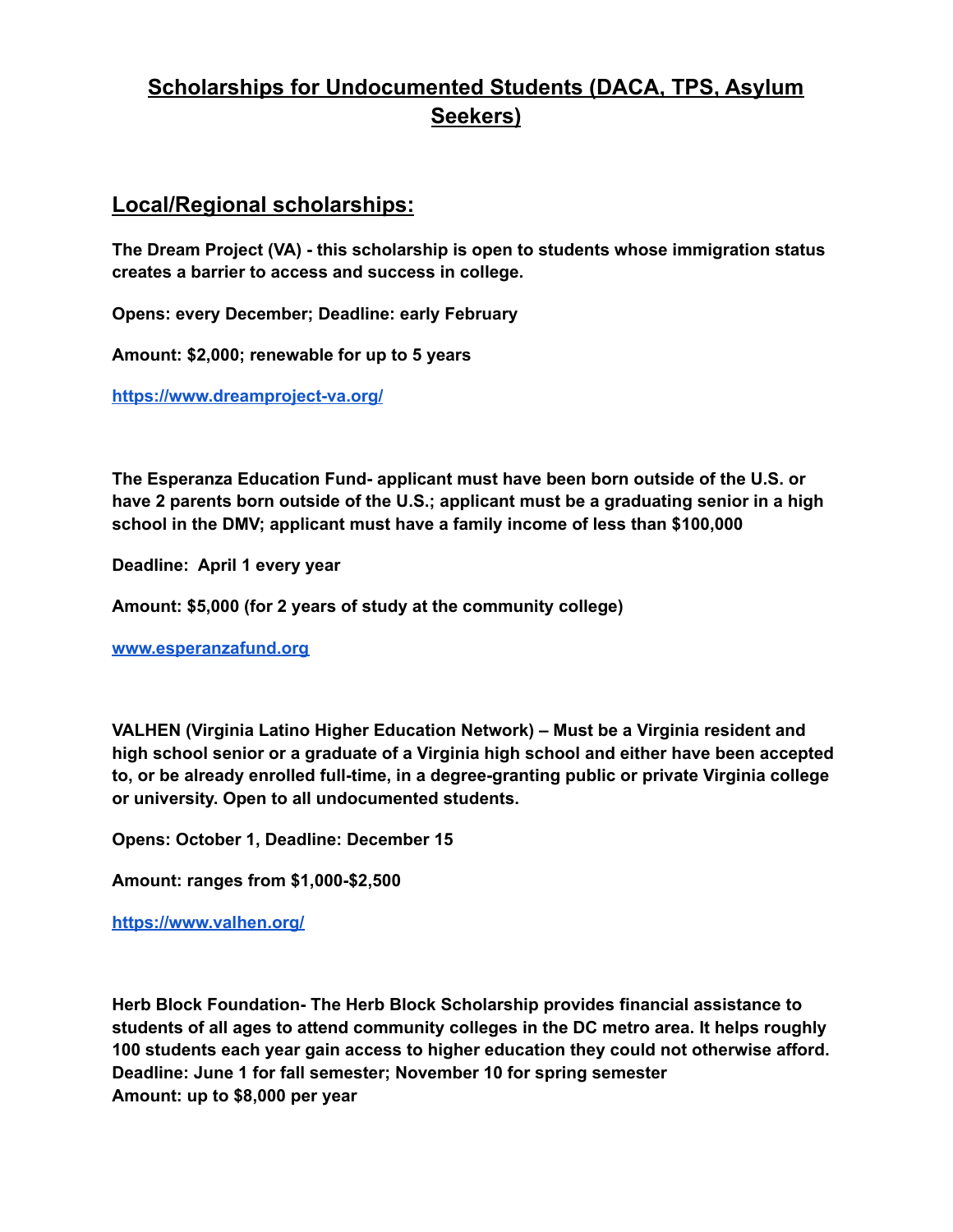**Ilumina Scholarship- This scholarship is for students of** *Bolivian* **descent and is for students either starting or continuing their college education full-time and living in DC, MD or VA.**

**<https://proboliviausa.org/beca-ilumina/>**

**Amount: \$1,000 or \$5,000 scholarship (one time award)**

**Deadline: May 30 (varies every year)**

#### **National scholarships:**

**CORE Que Llueva Café Scholarship - This scholarship is for undocumented students of Chicano/Latino descent. Applicants must be graduating high school seniors.**

**Opens usually mid-March**

**Amount: \$500**

**[http://ca-core.org/que\\_llueva\\_cafe\\_scholarship\\_program](http://ca-core.org/que_llueva_cafe_scholarship_program)**

**[TheDream.US](http://www.collegegreenlight.com/page/scholarships/details.jsp?scholarshipID=48878) Scholarship Program**

**Opens November 1; Closes February 25**

**Amount: The award is up to a maximum of \$14,500 for the Associate's degree and up to \$29,000 for the bachelor's degree (must attend a partner school, such as NOVA or GMU). This is a scholarship open to students who arrived in the US before November 1, 2015.**

**<https://thedream.us/scholarships/national-scholarship/>**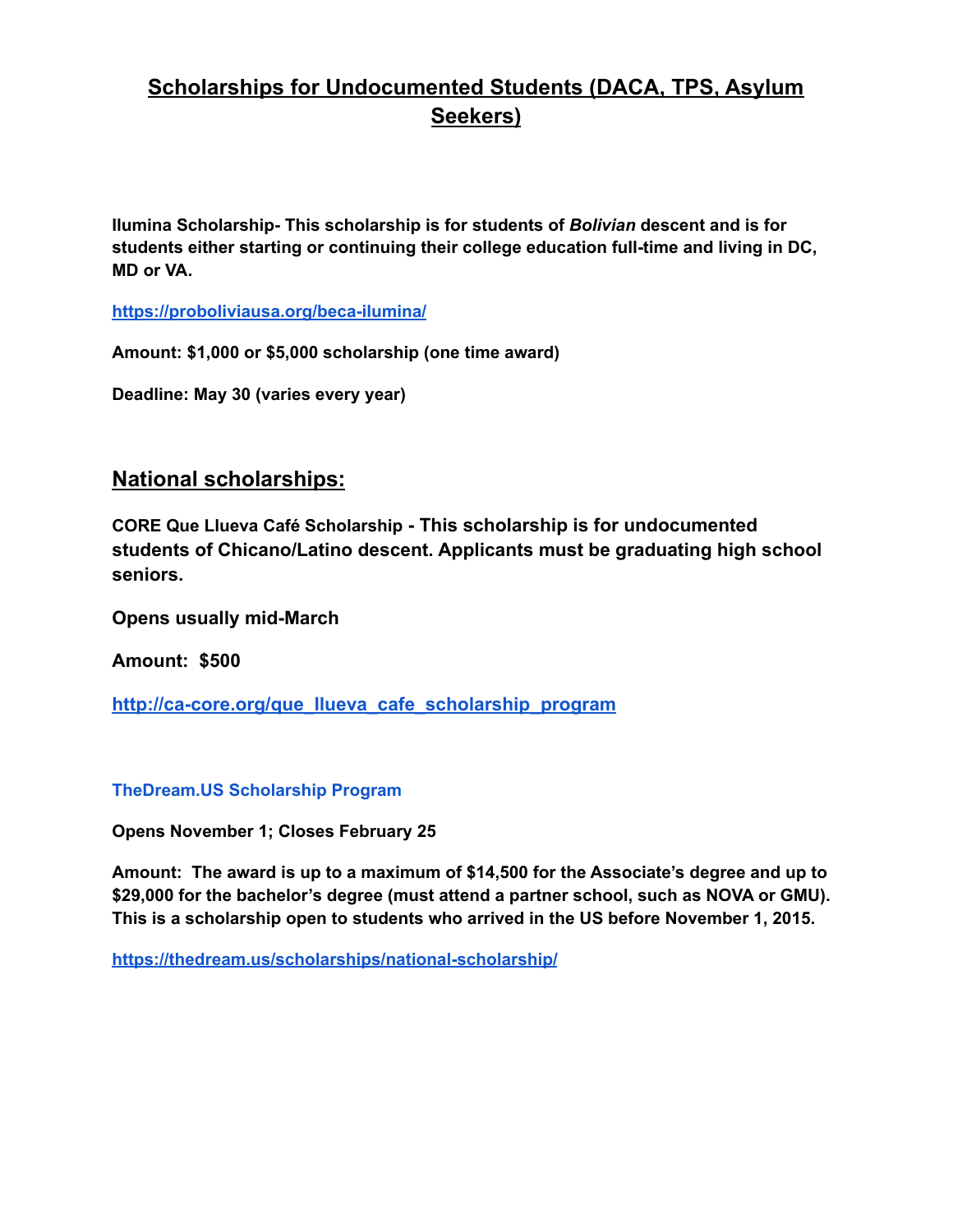**Foster Care to Success [Scholarships](http://www.collegegreenlight.com/page/scholarships/details.jsp?scholarshipID=2124) - This scholarship is for orphans and/or students who have been in foster care while living in the United States.**

**Deadline: March every year**

**Amount: \$1,500 - \$6,000**

**<http://www.fc2success.org/programs/scholarships-and-grants/>**

**Los Hermanos de Stanford [Scholarship](http://www.collegegreenlight.com/page/scholarships/details.jsp?scholarshipID=37984) - This scholarship is for graduating high school seniors of Latino/Latina descent who are attending any two- or four-year institution of higher learning.**

**Deadline: April every year**

**Amount: \$500- \$1,000**

**<https://hermanos.weebly.com/uploads/8/0/7/7/80772614/binder1.pdf>**

**Momeni Foundation Financial Assistance [Scholarship](http://www.collegegreenlight.com/page/scholarships/details.jsp?scholarshipID=39258) - This scholarship is for students of Iranian descent. Scholarships are available regardless of citizenship or country of residency.**

**Deadline: June every year**

**Amount: \$500 - \$1,000**

**<http://www.momenifoundation.org/Apps.html>**

**H[ispanic](http://www.collegegreenlight.com/page/scholarships/details.jsp?scholarshipID=1948) Scholarship Fund – Students must have plans to enroll full-time at a two or four year US accredited institution. Must be a high school senior, community college, or college undergrad. \*DACA or eligible non-citizen (as defined by FAFSA)**

**Opens: December; Deadline: February 15**

**Amount: Various awards ranging from \$500 - \$5,000**

**<https://www.hsf.net/scholarship>**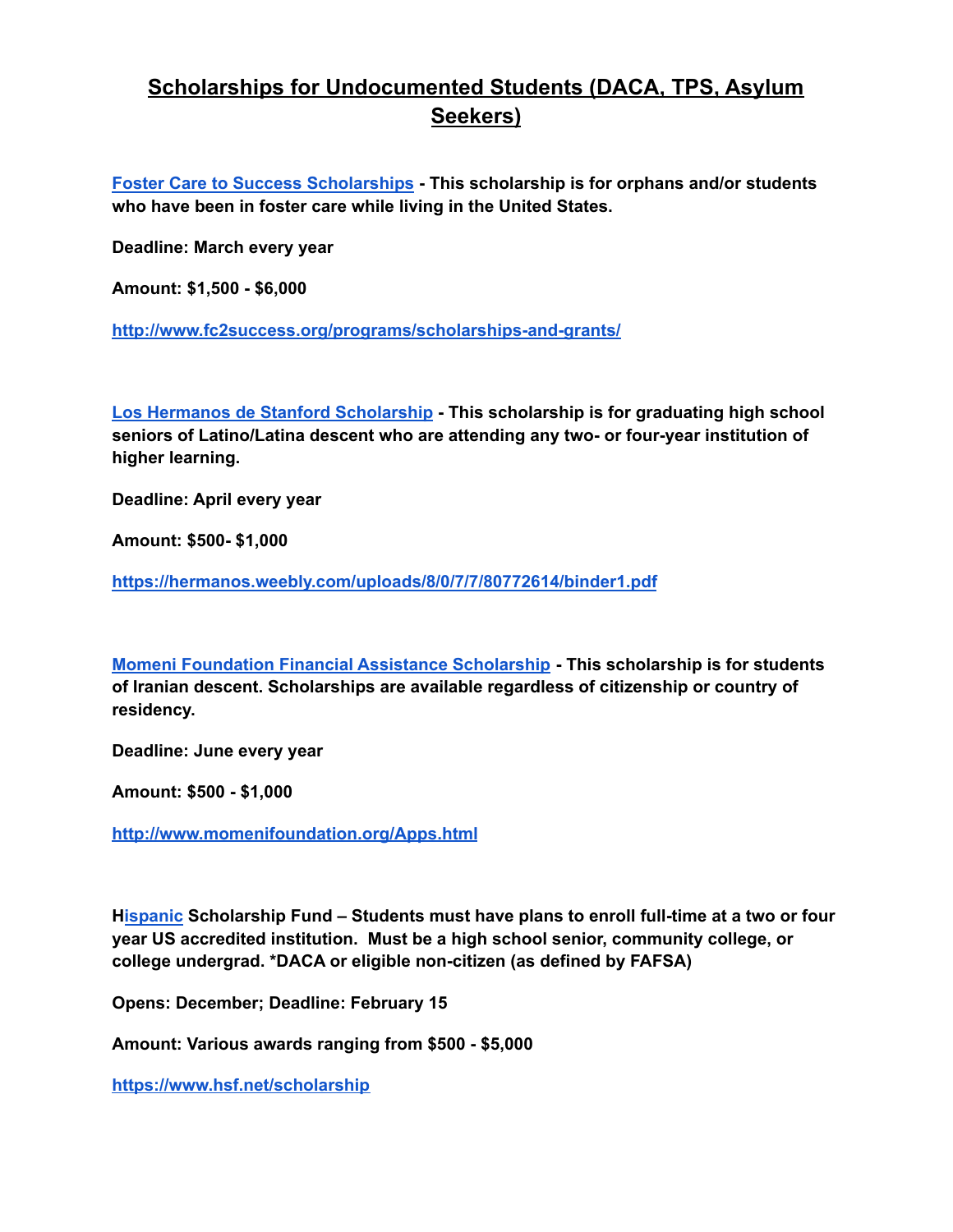**Scholarship America – Must be a** *college sophomore* **or higher, have a minimum 3.0 GPA, be a US citizen, permanent resident (holder of Permanent Resident Card), or granted DACA.**

**Deadline: around October 15 (opens in August)**

**Amount: \$5,000 - \$15,000**

**<https://scholarshipamerica.org/dreamaward/>**

**Chin: Shui Kuen and Allen Chin Scholarship – Incoming freshman or current full-time undergraduate student at two-year or four-year college, parent or self currently or formerly employed at an Asian-owned or Asia cuisine restaurant, demonstrate community advocacy on behalf of Asian American, immigrant, gay and lesbian and/or other progressive cause,**

**3.0 GPA and have financial need.**

**Deadline: March**

**Amount: \$1,000 [www.asianpacificfund.org](http://www.asianpacificfund.org/)**

**Dr. Juan Andrade, Jr. Scholarship for Young Hispanic Leaders – For high school seniors or current college students.**

**Deadline: late November**

**Amount: \$500 (community college student); \$1,000 (four-year college student)**

**<https://www.ushli.org/dr-juan-andrade-scholarship-for-young-hispanic-leaders/>**